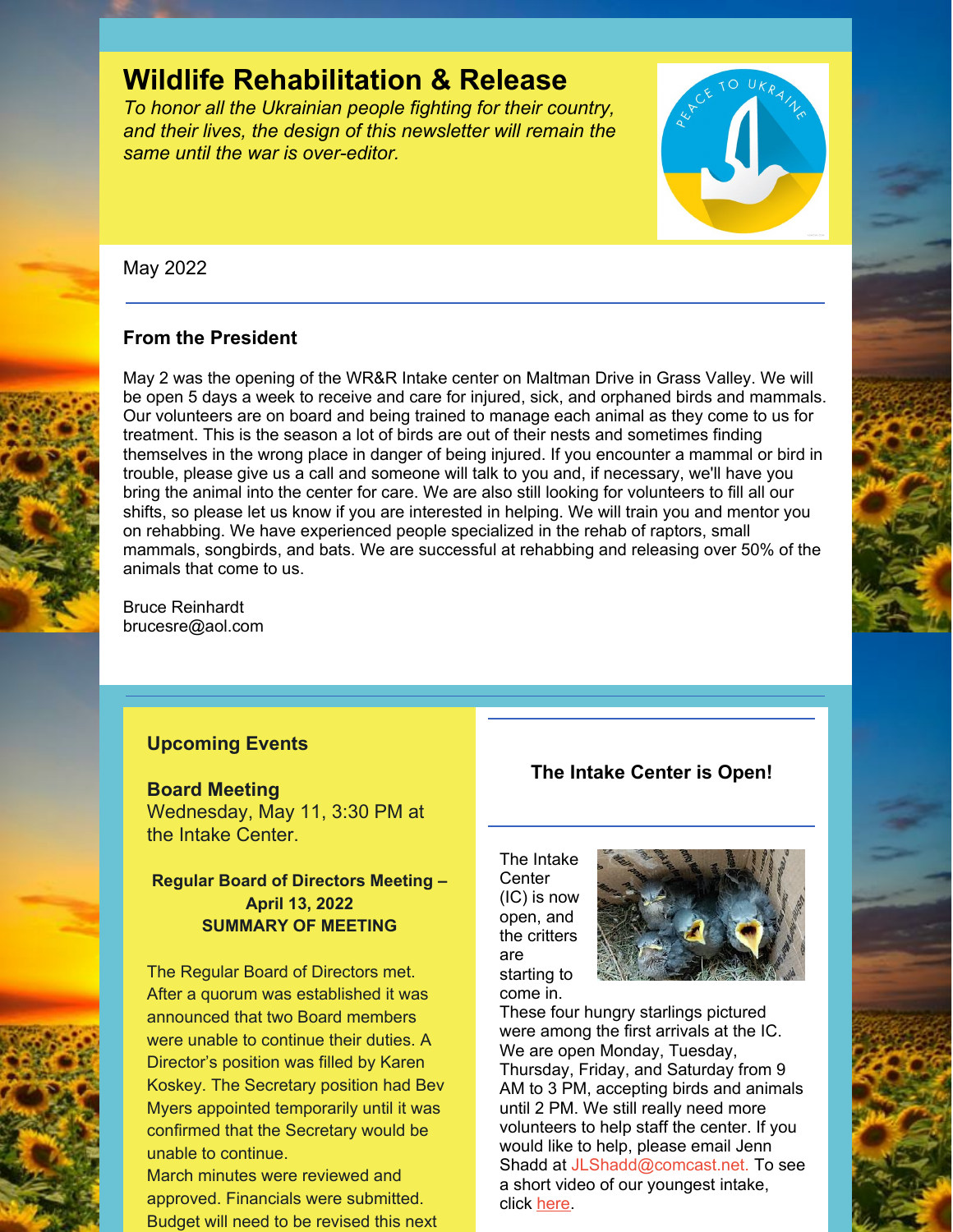



month.

Reports from teams and committees were then heard. Everyone is getting ready for wildlife during the busy season. Several training classes have been held. More training classes will be announced soon. Sam Johnson will be creating a YouTube Channel for WR&R to post video taped classes for new volunteers. The Education Team presented the wildlife ambassadors at the Earth Festival in Nevada City on April 30<sup>th</sup>. The education team will be having another Dine Out For Wildlife at the Northridge Restaurant. Watch for the date coming soon.

WR&R web status – needs overhauling. Sam Johnson will contact someone he knows to give us a quote. After it is updated we will have 2-3 administrators able to get in to keep it up to date. A discussion was held regarding materials of a flight cage recently purchased. We will need to build a flight cage for raptors soon. Bruce will look in to getting the materials moved and Bev will look in to getting it built.

In closed session Karen Koskey was unanimously voted as our seasonal Administrative Manager. Any needs for the teams will contact her at the Intake Center. She will be there Monday, Tuesday, Friday and Saturday from 9:00 AM to 3:00 PM.

The meeting was adjourned. The next Board meeting will be Wednesday, May 11, 2022, at 3:00PM.

### **2021 WR&R Board Members, Officers and Committee Chairs**

**Bruce [Reinhardt](mailto:brucesre@aol.com)** - President **[Jennifer](mailto:JLShadd@comcast.net) Shad[d](mailto:tomatowazoo@yahoo.com)** - Vice-President **Bev Myers**[-](mailto:mlypeterson@comcast.net) Secretary **Julie [Griffith-Flatter](mailto:jlgriff@att.net)** - Treasurer **Dr. Sam Johnson** - Director At Large **[Bernell](mailto:bsscott1@comcast.net) Scott** - Director At Large **Karen [Koskey](mailto:kkosk6565@gmail.com)** - Director At Large

Committee Chairs: Karen [Koskey](mailto:kkosk6565@gmail.com) - Education Chair Karen [Koskey](mailto:kkosk6565@gmail.com) - Newsletter Editor

# **Some tips to help keep wildlife safe around your house**

Days are getting longer, and people are spending more time on outdoor activities. But we need to be mindful of what we do, so we don't harm wildlife. Pictured is an



owl that was caught in fishing line hanging from a tree. WRR has had to rescue an owl this happened to, luckily, we were able to care for and release the owl back home, but others are not so lucky. When you're out fishing, never leave tangled fishing line behind, and while you're out, pick up any you may see someone else may have left. Also, it's the time for outdoor weddings and other celebrations, and some people like to release helium balloons. Please, NEVER do this. What goes up, must come down, and when the balloons deflate and land, wildlife may become entangled in the string, or even try to ingest it. Be especially careful not to release Mylar balloons, because in addition to the harm they could cause wildlife, it they hit a power line, they could cause a wildfire, and we don't need any more of those!

Please, if you have any of those cute, metal bird houses, plug up the hole so birds don't nest in them. These are for decoration only, and do not make good houses for birds, as they can get way too hot in the summer, and also, birds may become stuck in them and unable to get out.

Finally, I've said it before, but I'll say it again, this is not the time of year to cut trees or branches, as there could quite possibly be a bird or squirrel nest present. Late fall to early winter is the ideal time for this task. We at WRR have had to care for way too many baby birds and squirrels that have come to us as the result of trees or branches being cut during nesting season, and many of them don't survive. Also, before you move or burn brush piles, gently poke them with a stick to make sure no one is